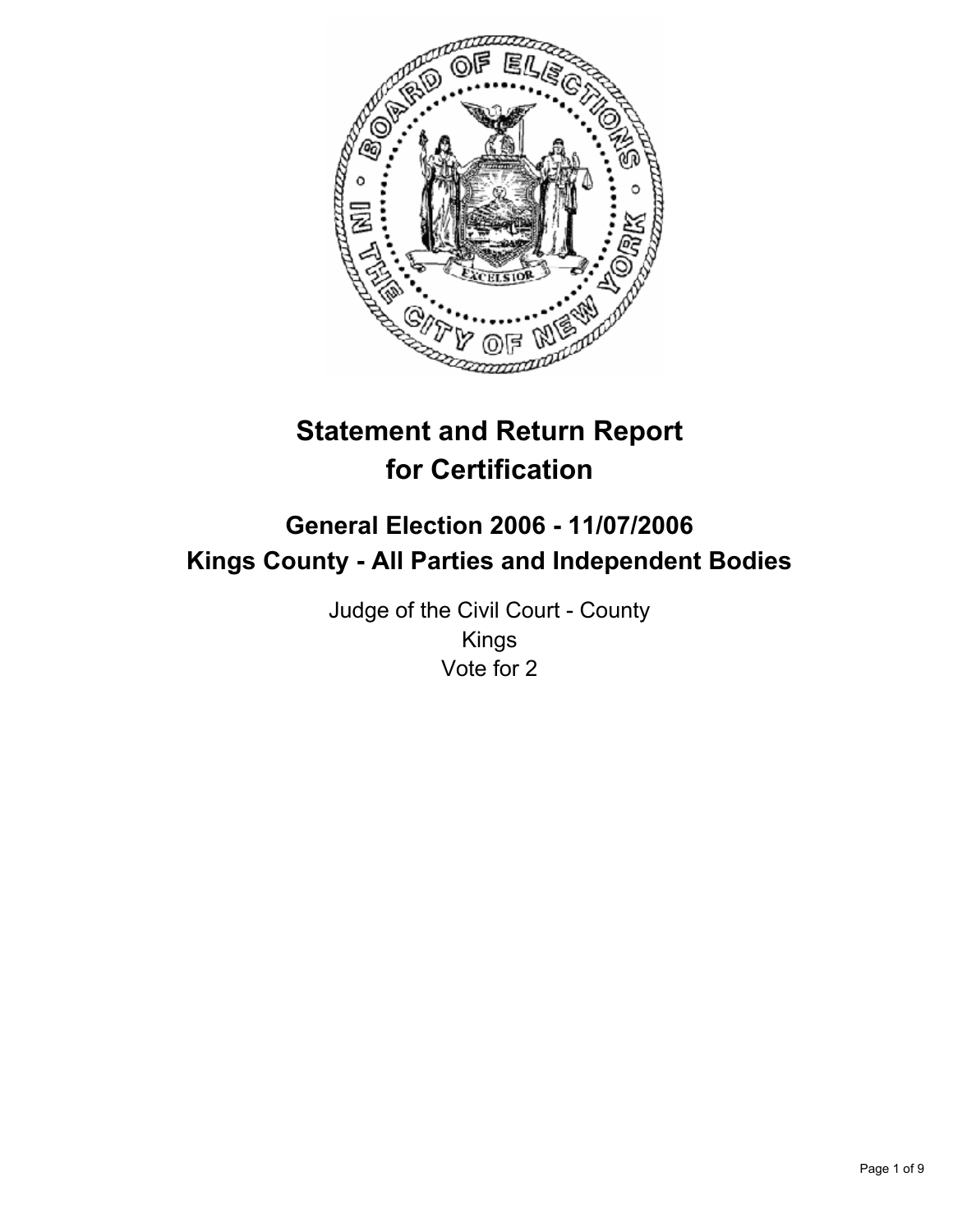

| <b>PUBLIC COUNTER</b>                 | 18,135 |
|---------------------------------------|--------|
| <b>EMERGENCY</b>                      | 32     |
| ABSENTEE/MILITARY                     | 146    |
| AFFIDAVIT                             | 320    |
| <b>Total Ballots</b>                  | 18,667 |
| VINCENT F MARTUSCIELLO (REPUBLICAN)   | 516    |
| JACQUELINE D WILLIAMS (DEMOCRATIC)    | 11,899 |
| VINCENT F MARTUSCIELLO (CONSERVATIVE) | 158    |
| DENA DOUGLAS (DEMOCRATIC)             | 10,832 |
| JOHN J D'EMIC (CONSERVATIVE)          | 155    |
| <b>Total Votes</b>                    | 23,560 |
| Unrecorded                            | 13.774 |

**Assembly District 41**

| <b>PUBLIC COUNTER</b>                 | 20,300 |  |
|---------------------------------------|--------|--|
| <b>EMERGENCY</b>                      | 193    |  |
| ABSENTEE/MILITARY                     | 366    |  |
| AFFIDAVIT                             | 235    |  |
| <b>Total Ballots</b>                  | 21,172 |  |
| VINCENT F MARTUSCIELLO (REPUBLICAN)   | 2,778  |  |
| JACQUELINE D WILLIAMS (DEMOCRATIC)    | 11,962 |  |
| VINCENT F MARTUSCIELLO (CONSERVATIVE) | 569    |  |
| DENA DOUGLAS (DEMOCRATIC)             | 11,530 |  |
| JOHN J D'EMIC (CONSERVATIVE)          | 758    |  |
| ALTON MADDOL (WRITE-IN)               |        |  |
| <b>Total Votes</b>                    | 27,598 |  |
| Unrecorded                            | 14.746 |  |

| PUBLIC COUNTER                        | 15,674 |
|---------------------------------------|--------|
| <b>EMERGENCY</b>                      | 254    |
| ABSENTEE/MILITARY                     | 239    |
| <b>AFFIDAVIT</b>                      | 299    |
| <b>Total Ballots</b>                  | 16,528 |
| VINCENT F MARTUSCIELLO (REPUBLICAN)   | 999    |
| JACQUELINE D WILLIAMS (DEMOCRATIC)    | 9,908  |
| VINCENT F MARTUSCIELLO (CONSERVATIVE) | 307    |
| DENA DOUGLAS (DEMOCRATIC)             | 9,132  |
| JOHN J D'EMIC (CONSERVATIVE)          | 330    |
| <b>Total Votes</b>                    | 20,676 |
| Unrecorded                            | 12.380 |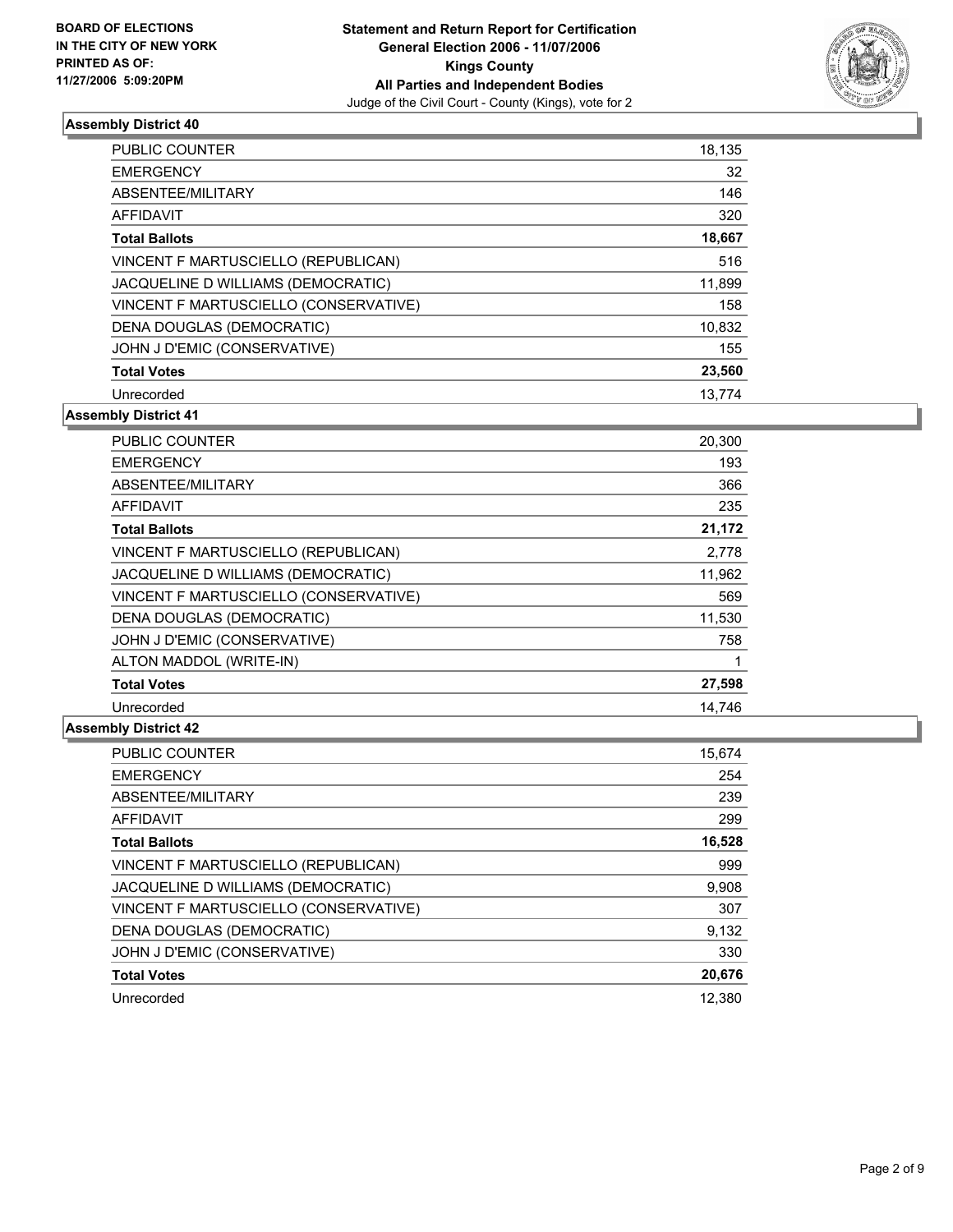

| <b>PUBLIC COUNTER</b>                 | 18,188 |  |
|---------------------------------------|--------|--|
| <b>EMERGENCY</b>                      | 40     |  |
| ABSENTEE/MILITARY                     | 330    |  |
| AFFIDAVIT                             | 294    |  |
| <b>Total Ballots</b>                  | 18,897 |  |
| VINCENT F MARTUSCIELLO (REPUBLICAN)   | 757    |  |
| JACQUELINE D WILLIAMS (DEMOCRATIC)    | 11,742 |  |
| VINCENT F MARTUSCIELLO (CONSERVATIVE) | 241    |  |
| DENA DOUGLAS (DEMOCRATIC)             | 10,806 |  |
| JOHN J D'EMIC (CONSERVATIVE)          | 300    |  |
| DALIA KLEIN (WRITE-IN)                |        |  |
| <b>Total Votes</b>                    | 23,847 |  |
| Unrecorded                            | 13.947 |  |

**Assembly District 44**

| <b>PUBLIC COUNTER</b>                 | 21,218 |
|---------------------------------------|--------|
| <b>EMERGENCY</b>                      | 101    |
| ABSENTEE/MILITARY                     | 451    |
| AFFIDAVIT                             | 517    |
| <b>Total Ballots</b>                  | 22,430 |
| VINCENT F MARTUSCIELLO (REPUBLICAN)   | 2,598  |
| JACQUELINE D WILLIAMS (DEMOCRATIC)    | 13,155 |
| VINCENT F MARTUSCIELLO (CONSERVATIVE) | 590    |
| DENA DOUGLAS (DEMOCRATIC)             | 12,594 |
| JOHN J D'EMIC (CONSERVATIVE)          | 783    |
| DANIEL R. GRUSHKIN (WRITE-IN)         |        |
| HADASSAH KAHN (WRITE-IN)              | 2      |
| JOSEPH BRAUDE (WRITE-IN)              |        |
| <b>Total Votes</b>                    | 29,724 |
| Unrecorded                            | 15,136 |

| <b>PUBLIC COUNTER</b>                 | 14,026 |
|---------------------------------------|--------|
| <b>EMERGENCY</b>                      | 97     |
| ABSENTEE/MILITARY                     | 399    |
| AFFIDAVIT                             | 144    |
| <b>Total Ballots</b>                  | 14,752 |
| VINCENT F MARTUSCIELLO (REPUBLICAN)   | 3,465  |
| JACQUELINE D WILLIAMS (DEMOCRATIC)    | 6,747  |
| VINCENT F MARTUSCIELLO (CONSERVATIVE) | 607    |
| DENA DOUGLAS (DEMOCRATIC)             | 6,888  |
| JOHN J D'EMIC (CONSERVATIVE)          | 771    |
| <b>Total Votes</b>                    | 18,478 |
| Unrecorded                            | 11,026 |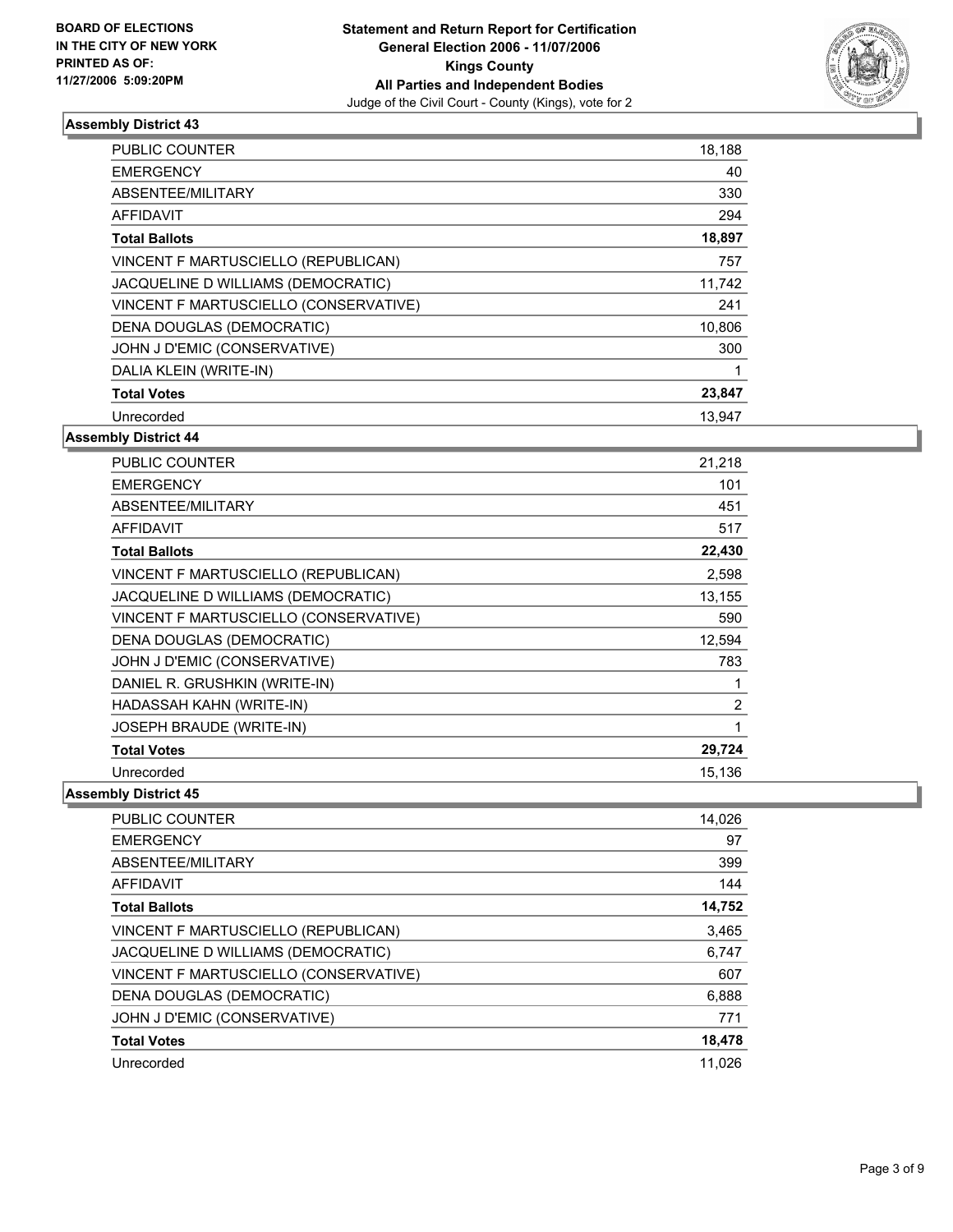

| PUBLIC COUNTER                        | 18,658 |
|---------------------------------------|--------|
| <b>EMERGENCY</b>                      | 0      |
| ABSENTEE/MILITARY                     | 527    |
| <b>AFFIDAVIT</b>                      | 291    |
| <b>Total Ballots</b>                  | 19,537 |
| VINCENT F MARTUSCIELLO (REPUBLICAN)   | 3,932  |
| JACQUELINE D WILLIAMS (DEMOCRATIC)    | 8,860  |
| VINCENT F MARTUSCIELLO (CONSERVATIVE) | 662    |
| DENA DOUGLAS (DEMOCRATIC)             | 8,536  |
| JOHN J D'EMIC (CONSERVATIVE)          | 834    |
| <b>Total Votes</b>                    | 22,824 |
| Unrecorded                            | 16.250 |

**Assembly District 47**

| <b>PUBLIC COUNTER</b>                 | 12,767 |
|---------------------------------------|--------|
| <b>EMERGENCY</b>                      | 5      |
| ABSENTEE/MILITARY                     | 380    |
| <b>AFFIDAVIT</b>                      | 171    |
| <b>Total Ballots</b>                  | 13,377 |
| VINCENT F MARTUSCIELLO (REPUBLICAN)   | 3,120  |
| JACQUELINE D WILLIAMS (DEMOCRATIC)    | 5,795  |
| VINCENT F MARTUSCIELLO (CONSERVATIVE) | 430    |
| DENA DOUGLAS (DEMOCRATIC)             | 5,537  |
| JOHN J D'EMIC (CONSERVATIVE)          | 510    |
| <b>Total Votes</b>                    | 15,392 |
| Unrecorded                            | 11.362 |

| PUBLIC COUNTER                        | 12,192 |
|---------------------------------------|--------|
| <b>EMERGENCY</b>                      | 67     |
| ABSENTEE/MILITARY                     | 274    |
| <b>AFFIDAVIT</b>                      | 108    |
| <b>Total Ballots</b>                  | 12,797 |
| VINCENT F MARTUSCIELLO (REPUBLICAN)   | 3,797  |
| JACQUELINE D WILLIAMS (DEMOCRATIC)    | 4,161  |
| VINCENT F MARTUSCIELLO (CONSERVATIVE) | 789    |
| DENA DOUGLAS (DEMOCRATIC)             | 4,185  |
| JOHN J D'EMIC (CONSERVATIVE)          | 939    |
| ALFRED NEWMAN (WRITE-IN)              |        |
| MICKEY MOUSE (WRITE-IN)               |        |
| YITZCHOK KRANCZER (WRITE-IN)          |        |
| <b>Total Votes</b>                    | 13,874 |
| Unrecorded                            | 11,720 |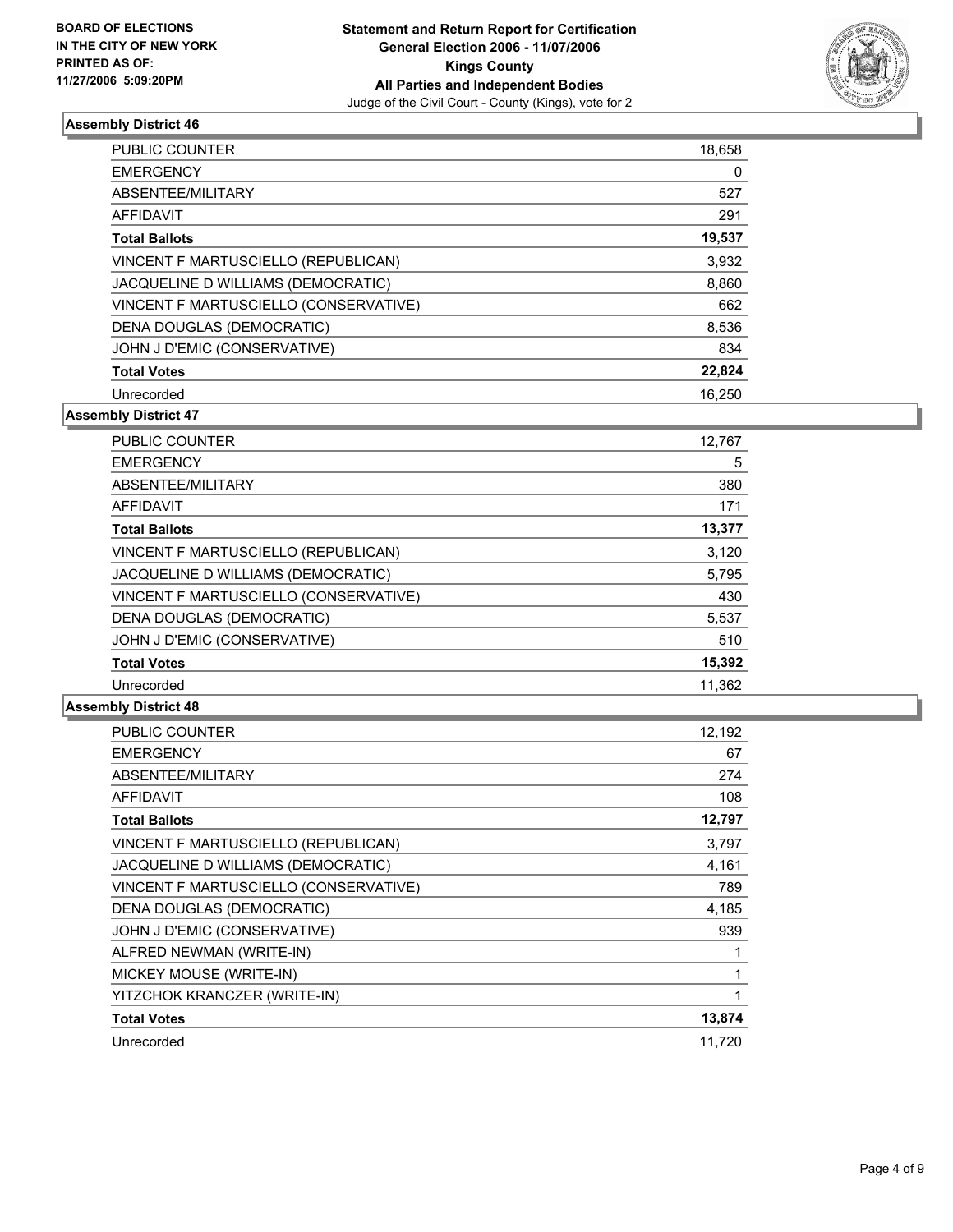

| <b>PUBLIC COUNTER</b>                 | 11,511 |
|---------------------------------------|--------|
| <b>EMERGENCY</b>                      | 0      |
| ABSENTEE/MILITARY                     | 267    |
| <b>AFFIDAVIT</b>                      | 136    |
| <b>Total Ballots</b>                  | 11,972 |
| VINCENT F MARTUSCIELLO (REPUBLICAN)   | 3,403  |
| JACQUELINE D WILLIAMS (DEMOCRATIC)    | 4,593  |
| VINCENT F MARTUSCIELLO (CONSERVATIVE) | 560    |
| DENA DOUGLAS (DEMOCRATIC)             | 4,361  |
| JOHN J D'EMIC (CONSERVATIVE)          | 670    |
| <b>JACK PURVIN (WRITE-IN)</b>         |        |
| <b>Total Votes</b>                    | 13,588 |
| Unrecorded                            | 10.356 |

#### **Assembly District 50**

| <b>PUBLIC COUNTER</b>                 | 14,709 |  |
|---------------------------------------|--------|--|
| <b>EMERGENCY</b>                      | 317    |  |
| ABSENTEE/MILITARY                     | 247    |  |
| AFFIDAVIT                             | 596    |  |
| <b>Total Ballots</b>                  | 15,928 |  |
| VINCENT F MARTUSCIELLO (REPUBLICAN)   | 1,440  |  |
| JACQUELINE D WILLIAMS (DEMOCRATIC)    | 10,164 |  |
| VINCENT F MARTUSCIELLO (CONSERVATIVE) | 245    |  |
| DENA DOUGLAS (DEMOCRATIC)             | 9,728  |  |
| JOHN J D'EMIC (CONSERVATIVE)          | 283    |  |
| RABBY ARON TEITELBAUM (WRITE-IN)      | 2      |  |
| <b>Total Votes</b>                    | 21,862 |  |
| Unrecorded                            | 9.994  |  |

| <b>PUBLIC COUNTER</b>                 | 10,691 |
|---------------------------------------|--------|
| <b>EMERGENCY</b>                      | 109    |
| ABSENTEE/MILITARY                     | 143    |
| AFFIDAVIT                             | 248    |
| <b>Total Ballots</b>                  | 11,240 |
| VINCENT F MARTUSCIELLO (REPUBLICAN)   | 1,122  |
| JACQUELINE D WILLIAMS (DEMOCRATIC)    | 5,993  |
| VINCENT F MARTUSCIELLO (CONSERVATIVE) | 217    |
| DENA DOUGLAS (DEMOCRATIC)             | 5,738  |
| JOHN J D'EMIC (CONSERVATIVE)          | 285    |
| <b>Total Votes</b>                    | 13,355 |
| Unrecorded                            | 9.125  |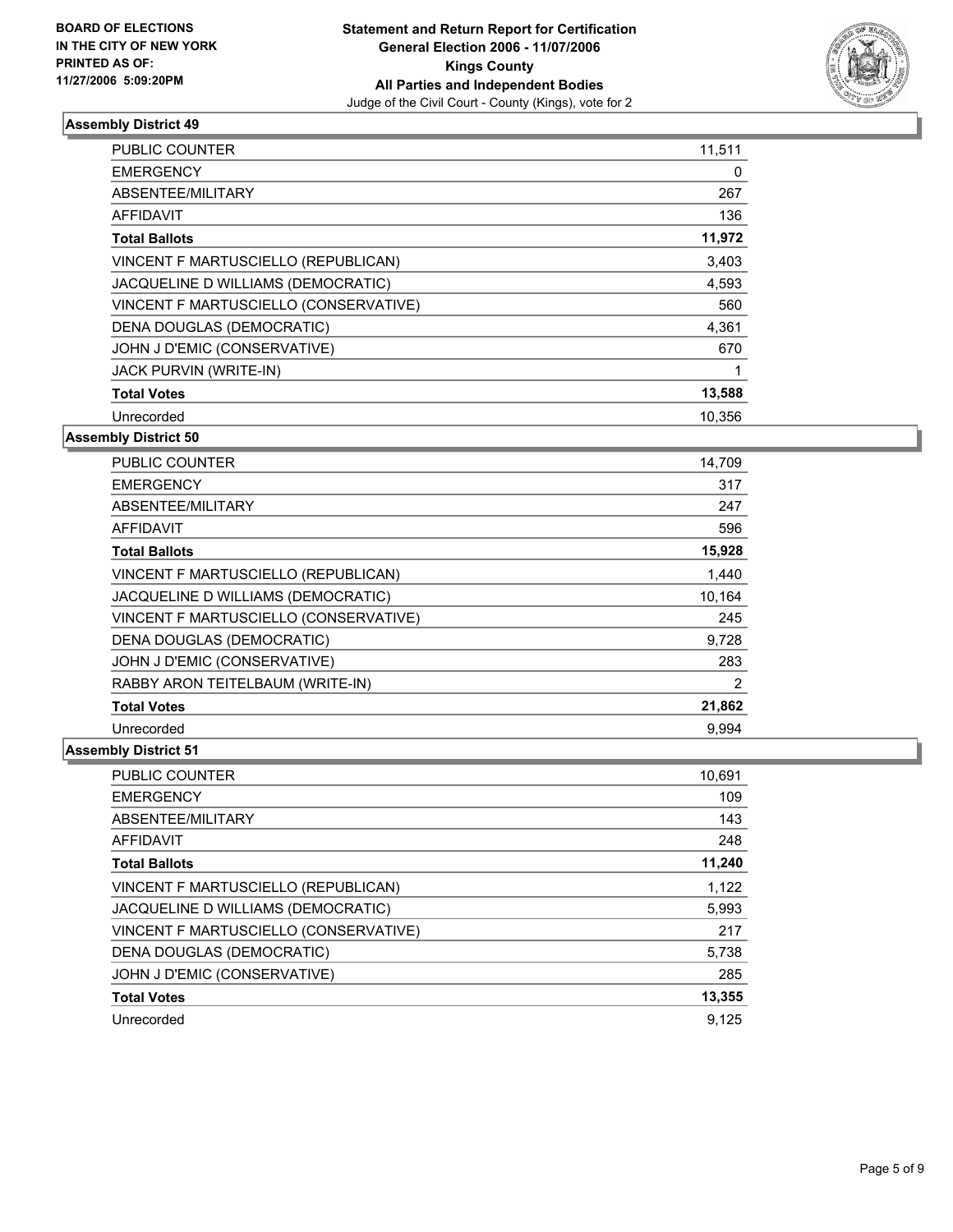

| PUBLIC COUNTER                        | 34,210 |  |
|---------------------------------------|--------|--|
| <b>EMERGENCY</b>                      | 22     |  |
| ABSENTEE/MILITARY                     | 889    |  |
| <b>AFFIDAVIT</b>                      | 1,159  |  |
| <b>Total Ballots</b>                  | 36,684 |  |
| VINCENT F MARTUSCIELLO (REPUBLICAN)   | 2,657  |  |
| JACQUELINE D WILLIAMS (DEMOCRATIC)    | 25,380 |  |
| VINCENT F MARTUSCIELLO (CONSERVATIVE) | 541    |  |
| DENA DOUGLAS (DEMOCRATIC)             | 24,529 |  |
| JOHN J D'EMIC (CONSERVATIVE)          | 791    |  |
| AL BOTHWELL (WRITE-IN)                |        |  |
| BENJAMIN RADER (WRITE-IN)             |        |  |
| EUGENE RUSSIANOFF (WRITE-IN)          |        |  |
| <b>GEORGE SPANAKAS (WRITE-IN)</b>     |        |  |
| MARGUERITE PARTONO (WRITE-IN)         |        |  |
| <b>Total Votes</b>                    | 53,903 |  |
| Unrecorded                            | 19,465 |  |

#### **Assembly District 53**

| PUBLIC COUNTER                        | 15,410 |
|---------------------------------------|--------|
| <b>EMERGENCY</b>                      | 68     |
| ABSENTEE/MILITARY                     | 158    |
| AFFIDAVIT                             | 453    |
| <b>Total Ballots</b>                  | 16,123 |
| VINCENT F MARTUSCIELLO (REPUBLICAN)   | 703    |
| JACQUELINE D WILLIAMS (DEMOCRATIC)    | 9,732  |
| VINCENT F MARTUSCIELLO (CONSERVATIVE) | 158    |
| DENA DOUGLAS (DEMOCRATIC)             | 9,380  |
| JOHN J D'EMIC (CONSERVATIVE)          | 158    |
| FRANCESCA L. CUTRONE (WRITE-IN)       | 2      |
| VINCENT F. MARTUSCIELLO (WRITE-IN)    |        |
| <b>Total Votes</b>                    | 20,134 |
| Unrecorded                            | 12,112 |

| PUBLIC COUNTER                        | 11,737 |
|---------------------------------------|--------|
| <b>EMERGENCY</b>                      | 126    |
| ABSENTEE/MILITARY                     | 84     |
| AFFIDAVIT                             | 281    |
| <b>Total Ballots</b>                  | 12,243 |
| VINCENT F MARTUSCIELLO (REPUBLICAN)   | 422    |
| JACQUELINE D WILLIAMS (DEMOCRATIC)    | 7,357  |
| VINCENT F MARTUSCIELLO (CONSERVATIVE) | 144    |
| DENA DOUGLAS (DEMOCRATIC)             | 6,708  |
| JOHN J D'EMIC (CONSERVATIVE)          | 131    |
| <b>Total Votes</b>                    | 14,762 |
| Unrecorded                            | 9.724  |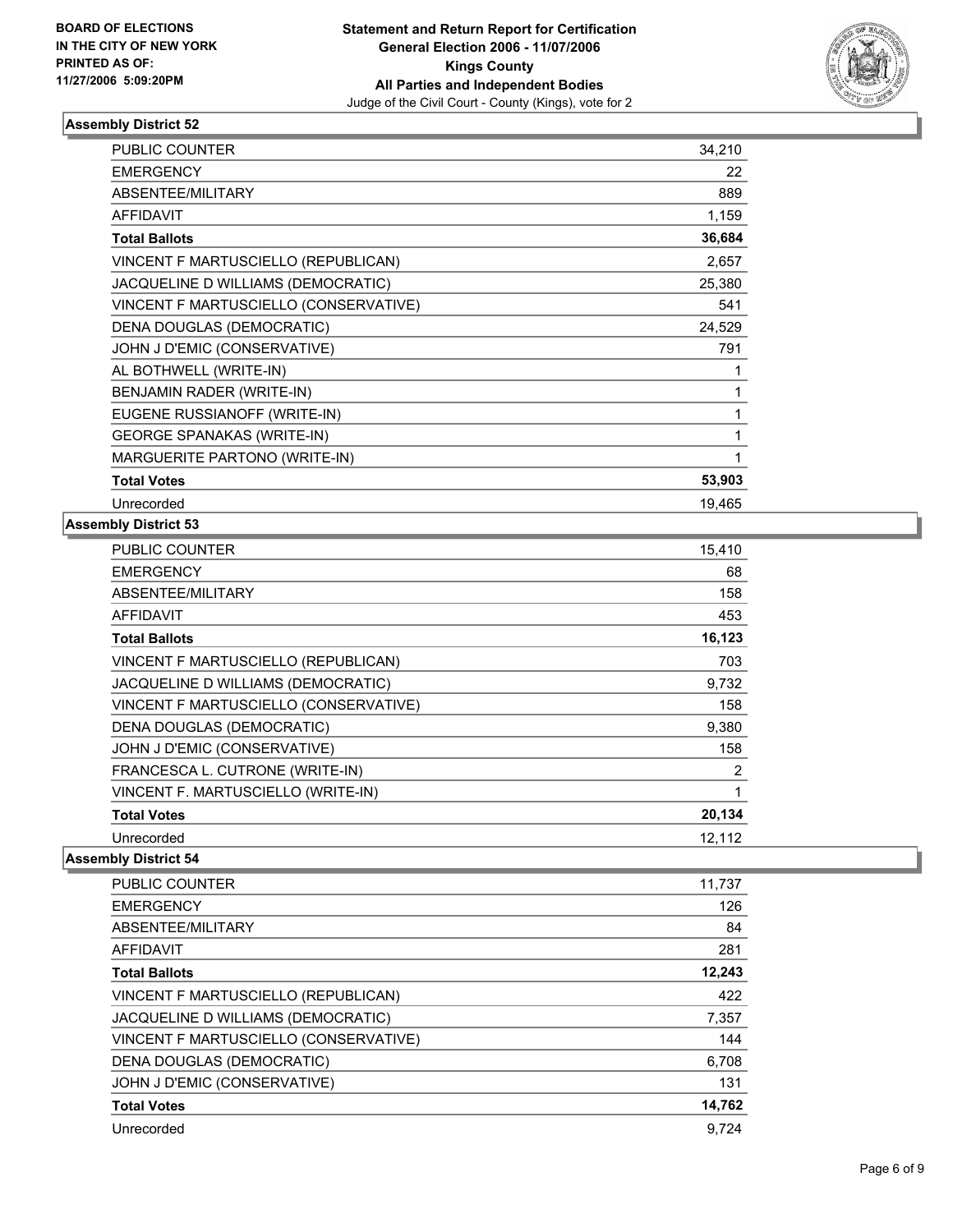

| <b>PUBLIC COUNTER</b>                 | 14,766 |
|---------------------------------------|--------|
| <b>EMERGENCY</b>                      | 20     |
| ABSENTEE/MILITARY                     | 152    |
| AFFIDAVIT                             | 286    |
| <b>Total Ballots</b>                  | 15,237 |
| VINCENT F MARTUSCIELLO (REPUBLICAN)   | 312    |
| JACQUELINE D WILLIAMS (DEMOCRATIC)    | 9,489  |
| VINCENT F MARTUSCIELLO (CONSERVATIVE) | 147    |
| DENA DOUGLAS (DEMOCRATIC)             | 8,551  |
| JOHN J D'EMIC (CONSERVATIVE)          | 165    |
| <b>Total Votes</b>                    | 18,664 |
| Unrecorded                            | 11.810 |

**Assembly District 56**

| <b>PUBLIC COUNTER</b>                 | 16,670 |
|---------------------------------------|--------|
| <b>EMERGENCY</b>                      | 121    |
| ABSENTEE/MILITARY                     | 217    |
| AFFIDAVIT                             | 436    |
| <b>Total Ballots</b>                  | 17,456 |
| VINCENT F MARTUSCIELLO (REPUBLICAN)   | 352    |
| JACQUELINE D WILLIAMS (DEMOCRATIC)    | 11,446 |
| VINCENT F MARTUSCIELLO (CONSERVATIVE) | 164    |
| DENA DOUGLAS (DEMOCRATIC)             | 10,282 |
| JOHN J D'EMIC (CONSERVATIVE)          | 180    |
| DONNA DOUGLAS (WRITE-IN)              |        |
| <b>Total Votes</b>                    | 22,425 |
| Unrecorded                            | 12.487 |

| PUBLIC COUNTER                        | 23,380 |
|---------------------------------------|--------|
| <b>EMERGENCY</b>                      | 67     |
| ABSENTEE/MILITARY                     | 401    |
| <b>AFFIDAVIT</b>                      | 715    |
| <b>Total Ballots</b>                  | 24,649 |
| VINCENT F MARTUSCIELLO (REPUBLICAN)   | 511    |
| JACQUELINE D WILLIAMS (DEMOCRATIC)    | 16,630 |
| VINCENT F MARTUSCIELLO (CONSERVATIVE) | 203    |
| DENA DOUGLAS (DEMOCRATIC)             | 15,394 |
| JOHN J D'EMIC (CONSERVATIVE)          | 230    |
| CHARLES BARRON (WRITE-IN)             |        |
| <b>Total Votes</b>                    | 32,969 |
| Unrecorded                            | 16.329 |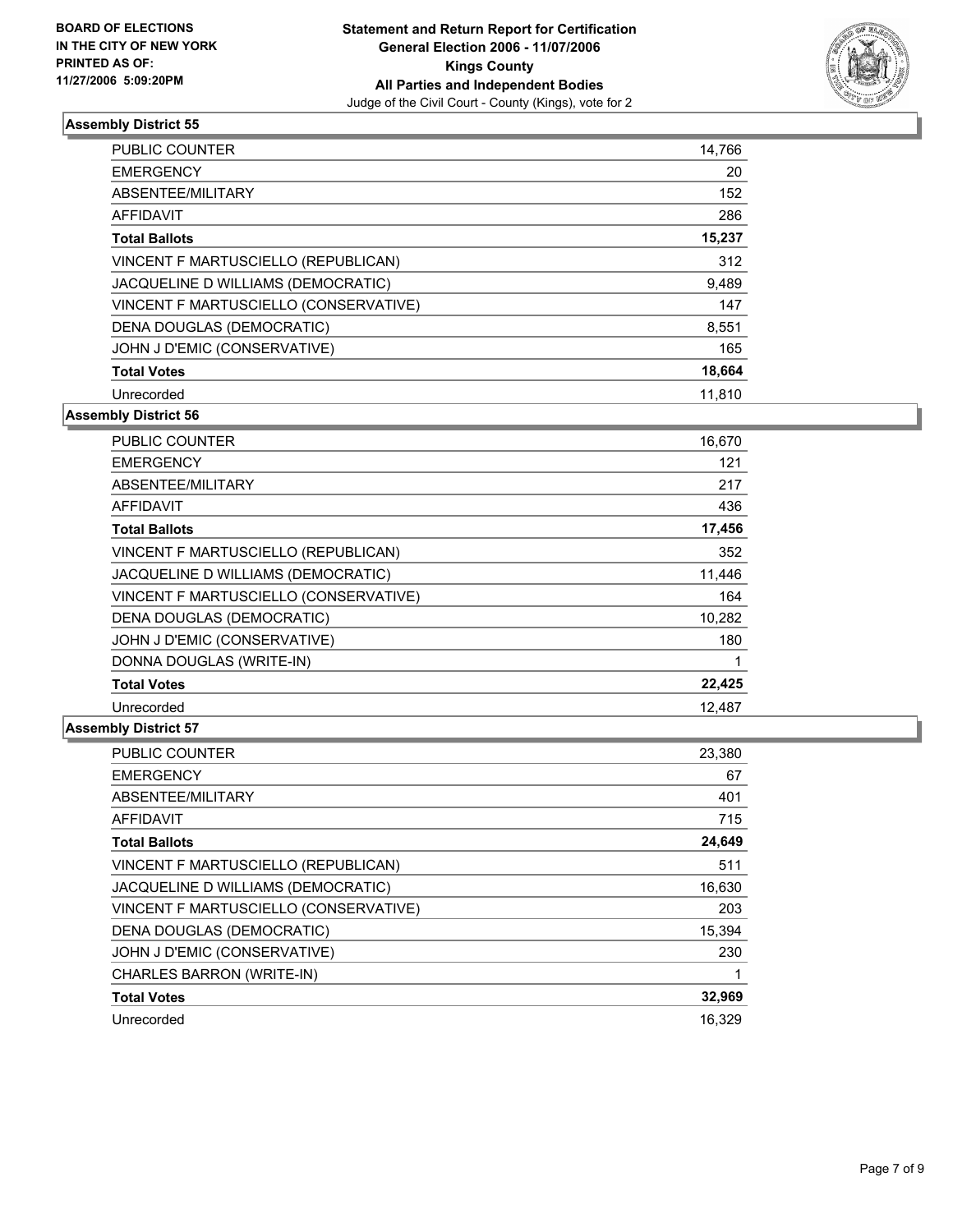

| <b>PUBLIC COUNTER</b>                 | 18,903 |
|---------------------------------------|--------|
| <b>EMERGENCY</b>                      | 63     |
| ABSENTEE/MILITARY                     | 326    |
| AFFIDAVIT                             | 293    |
| <b>Total Ballots</b>                  | 19,620 |
| VINCENT F MARTUSCIELLO (REPUBLICAN)   | 480    |
| JACQUELINE D WILLIAMS (DEMOCRATIC)    | 13,040 |
| VINCENT F MARTUSCIELLO (CONSERVATIVE) | 164    |
| DENA DOUGLAS (DEMOCRATIC)             | 12,243 |
| JOHN J D'EMIC (CONSERVATIVE)          | 189    |
| <b>Total Votes</b>                    | 26,116 |
| Unrecorded                            | 13.124 |

**Assembly District 59**

| PUBLIC COUNTER                        | 19,385 |
|---------------------------------------|--------|
| <b>EMERGENCY</b>                      | 63     |
| ABSENTEE/MILITARY                     | 286    |
| <b>AFFIDAVIT</b>                      | 307    |
| <b>Total Ballots</b>                  | 20,098 |
| VINCENT F MARTUSCIELLO (REPUBLICAN)   | 3,408  |
| JACQUELINE D WILLIAMS (DEMOCRATIC)    | 11,295 |
| VINCENT F MARTUSCIELLO (CONSERVATIVE) | 734    |
| DENA DOUGLAS (DEMOCRATIC)             | 10.794 |
| JOHN J D'EMIC (CONSERVATIVE)          | 912    |
| <b>Total Votes</b>                    | 27,143 |
| Unrecorded                            | 13.053 |

| <b>PUBLIC COUNTER</b>                 | 8,673  |
|---------------------------------------|--------|
| <b>EMERGENCY</b>                      | 34     |
| ABSENTEE/MILITARY                     | 214    |
| <b>AFFIDAVIT</b>                      | 149    |
| <b>Total Ballots</b>                  | 9,105  |
| VINCENT F MARTUSCIELLO (REPUBLICAN)   | 2,505  |
| JACQUELINE D WILLIAMS (DEMOCRATIC)    | 3,880  |
| VINCENT F MARTUSCIELLO (CONSERVATIVE) | 649    |
| DENA DOUGLAS (DEMOCRATIC)             | 3,643  |
| JOHN J D'EMIC (CONSERVATIVE)          | 935    |
| JANET C. MACE, ESQ (WRITE-IN)         | 2      |
| JOHN DEMIC (WRITE-IN)                 |        |
| <b>Total Votes</b>                    | 11,615 |
| Unrecorded                            | 6.595  |
|                                       |        |